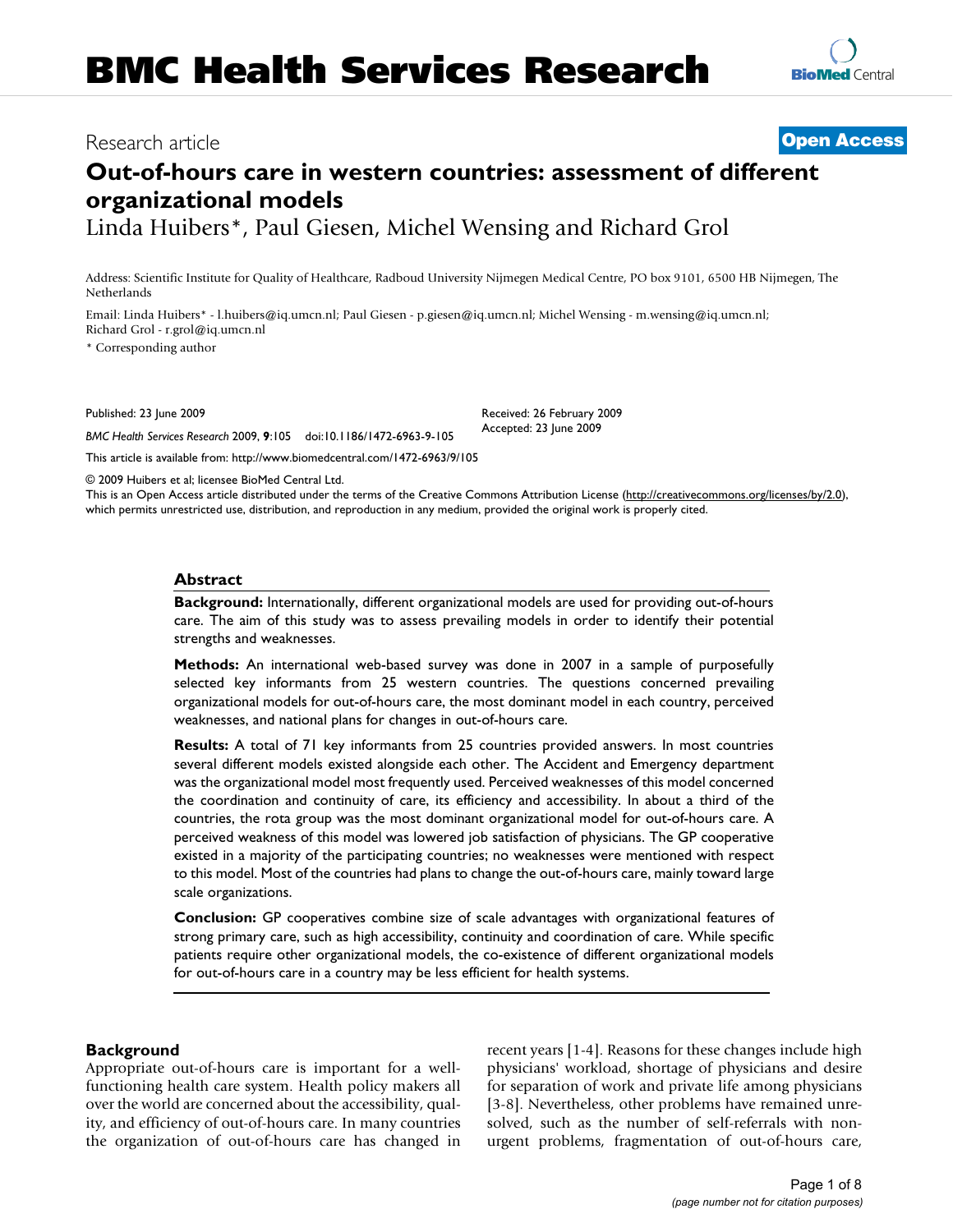unclarity for patients regarding choice of provider [[9](#page-6-4)[-11](#page-6-5)]. A systematic analysis of prevailing organizational models for out-of-hours care was done to identify their potential strengths and weaknesses.

Based on literature, we identified nine organizational models for out-of-hours care, which are currently used across the world (Table [1](#page-1-0)). The individual general family practice, rota groups and accident and emergency (A&E) departments of hospitals are well known and have often been described. The literature also described some relatively new models, for example the primary out-of-hours care integrated in the hospital, deputizing services, minor injury centers and walk-in-centers [[5](#page-6-6)][\[12-](#page-6-7)[14\]](#page-6-8). These models are frequently family doctor based, in small and large scale organizations. Little information was available regarding other recent developments, such as new models. Research on primary care out-of-hours models in Denmark, the Netherlands and the United Kingdom seemed to have a positive outcome, but this mainly concerned general practice (GP) cooperatives [[4](#page-6-1),[13](#page-6-9)].

| <b>Definition</b><br><b>Organizational model</b>                                           |                                                                                                                                                                                                                                                          | <b>Example</b>                                                                   |  |  |  |  |
|--------------------------------------------------------------------------------------------|----------------------------------------------------------------------------------------------------------------------------------------------------------------------------------------------------------------------------------------------------------|----------------------------------------------------------------------------------|--|--|--|--|
| Small family doctor based models (registration at a family doctor practice)                |                                                                                                                                                                                                                                                          |                                                                                  |  |  |  |  |
| Individual general family practice                                                         | The GP takes care of his own patients 24 hours<br>a day, 7 days a week.                                                                                                                                                                                  | Rural areas of Austria                                                           |  |  |  |  |
| Rota groups (rota)                                                                         | GPs who are active in the same region take<br>turns being on duty out-of-hours for the<br>patient population of all (up to 15) members of<br>the rota group                                                                                              | Municipalities in Norway                                                         |  |  |  |  |
| Large family doctor based models (independent of registration at a family doctor practice) |                                                                                                                                                                                                                                                          |                                                                                  |  |  |  |  |
| GP cooperatives                                                                            | GPs work in a non-profit organization and take<br>turns being on duty out-of-hours for the<br>patient population of all participating GPs.<br>These are large-scale organizations that are<br>supported by nurses, management, chauffeurs,<br>et cetera. | Mostly used model for out-of-hours primary<br>care in the Netherlands            |  |  |  |  |
| Primary care centers (PCC)                                                                 | Centers, which patients can visit without an<br>appointment for minor injuries or illnesses.<br>Such centers operate under supervision of a<br>general practitioner or family physician.                                                                 | In Slovenia one PCC (of all daytime centers)<br>functions as out-of-hours center |  |  |  |  |
| Deputizing services                                                                        | Commercial agencies that employ GPs to take<br>over duties of other GPs.                                                                                                                                                                                 | NHS direct is common in the United Kingdom                                       |  |  |  |  |
| Minor injury centers or walk-in-centers                                                    | Centers, which patients can visit without an<br>appointment for minor injuries or illnesses in<br>order to ask a trained nurse for health<br>information, advice and treatment.                                                                          | Ireland has a few privately organized models                                     |  |  |  |  |
| Hospital based and national models                                                         |                                                                                                                                                                                                                                                          |                                                                                  |  |  |  |  |
| Telephone triage and advice services (TTA)                                                 | Patients have contact with a medically trained<br>professional via a fixed, non-regional, telephone<br>number. This person advises or refers the<br>patient to the most suitable professional.                                                           | National call center in Portugal                                                 |  |  |  |  |
| Emergency departments of hospitals (A&E)                                                   | Emergency departments of hospitals taking<br>care of patients out-of-hours.                                                                                                                                                                              | Unofficially used by patients in Belgium                                         |  |  |  |  |
| Primary out-of-hours care integrated in the<br>hospital                                    | Primary out-of-hours care integrated in the<br>hospital (for example, in emergency<br>departments).                                                                                                                                                      | Some experiments in Italy                                                        |  |  |  |  |

<span id="page-1-0"></span>

|  |  | Table 1: Organizational models for out-of-hours care |  |  |  |  |
|--|--|------------------------------------------------------|--|--|--|--|
|--|--|------------------------------------------------------|--|--|--|--|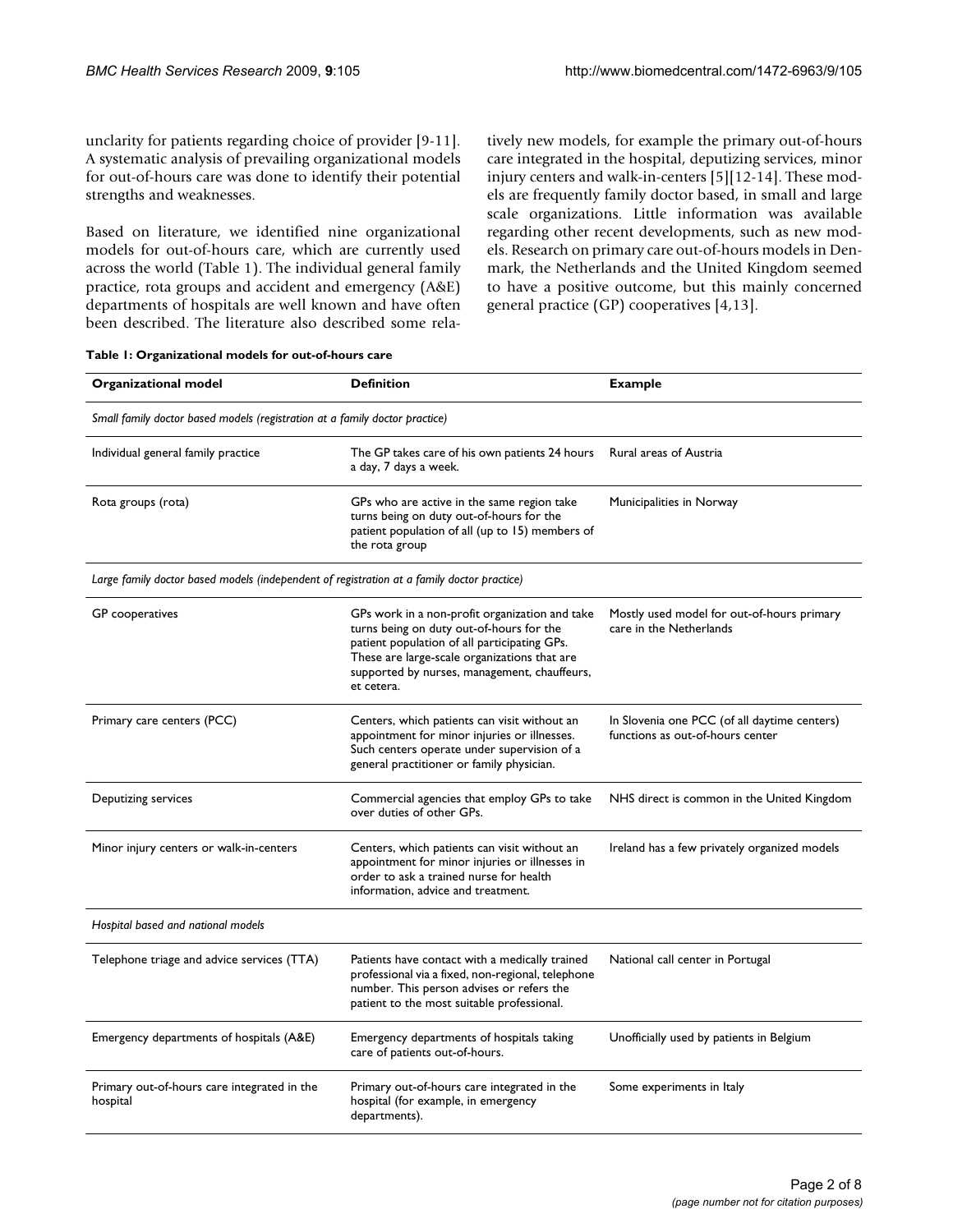Critical evaluation of currently existing models should provide further insight in their performance. Information about the strengths and weaknesses of these models is needed for evidence based health care policy. The aim of our study was to assess the prevailing organizational models for out-of-hours care in order to identify their potential strengths and weaknesses.

# **Methods**

### *Design*

We performed an international web-based survey in a sample of key informants in 2007.

# *Sample*

The sample of key informants was purposefully selected. Key informants in national health organizations in western countries were approached, using the European Association for Quality in General Practice/Family Medicine (EQuiP) and the World Association of Family Doctors (Wonca). They were directly involved in making health policy and therefore have extensive knowledge of the organization of out-of-hours primary care in their country. We excluded delegates from countries without a health care system according to western standards [\[15](#page-6-10)], and some very small countries.

Firstly, an e-mail with an announcement of the study was sent to 48 key informants. They were requested to provide names and e-mail addresses of other professionals with expert knowledge within the field (snowball sampling). An e-mail containing a link to the online questionnaire with a unique invitation code was sent 1 week later. In the questionnaire, respondents were asked again to provide contact information for additional key informants within the same country. Due to this snowball sampling more and more e-mail addresses were collected. Finally, 84 extra individuals were included in the professional sample, giving a total of 145 individuals. The informants were mostly GP's, some of whom partly worked at a university or health care organization. After 1 and 2 weeks reminders were sent to increase the response rate.

# *Measures*

A draft questionnaire was created and after consultation of experts with much experience in international health care, a final version was provided. The paper questionnaire was transformed to an English online version. The main measures were nine organizational models for outof-hours care, which we had identified (Table [1](#page-1-0)), the dominant model in a country (if any), and perceived problems regarding this model. For the dominant model, informants rated eight different aspects about perceived problems; continuity of care, efficiency of the model, accessibility, coordination of care, satisfaction of physicians and other professionals, patient satisfaction and

safety of triage. These aspects were rated on a five-point Likert scale (no, few, some, many and major). Finally, national plans for changes in the organization of out-ofhours care in the near future and the rationale behind them were listed.

After the first analysis it was evident that informants mentioned different models within the same country and, in some cases, used other definitions of out-of-hours care organizational models. Therefore, controlling and clarifying questions were sent by e-mail to the individual respondents to make sure that the interpretation of the data was correct. We presented them the answers of other informants from their country. Information from these additional questions was processed and data was corrected where necessary.

# *Data-analysis*

Descriptive frequencies were used to determine the number of countries in which the nine models were used. Regarding the perceived problems of the dominant model, many or major problems were interpreted as a potential weakness. No or few problems resulted in potential strengths. Because of this recoding we made the assessment more explicit. Furthermore, we divided the organizational models into small family doctor based models (individual family doctor and rota group), large family doctor based models, and hospital based and national models to compare their performance. We did not perform statistical tests because our informants did not comprise a random sample.

# **Results**

A total of 71 individuals completed the questionnaire (response rate of 50%). A total of 25 countries were represented in this sample (Table [2](#page-3-0)). From Finland and Hungary we did not receive response.

# *Description of models*

In many countries different organizational models for out-of-hours care existed alongside each other, varying from three to nine models (Table [3](#page-4-0)). In Australia, Canada, Ireland, New Zealand, the United Kingdom and the United States of America as well as in Norway and Belgium all nine organizational models were used.

According to the informants, the A&E department existed in all countries. Only in the Czech Republic and Denmark it was not used for out-of-hours primary. The primary care center (PCC), primary care integrated in the hospital, GP cooperative and rota were also present in many countries. Informants from nine countries qualified the rota group as the dominant organizational model for out-of-hours care in their country (Table [3\)](#page-4-0). The GP cooperative was mentioned frequently, as was the A&E department. The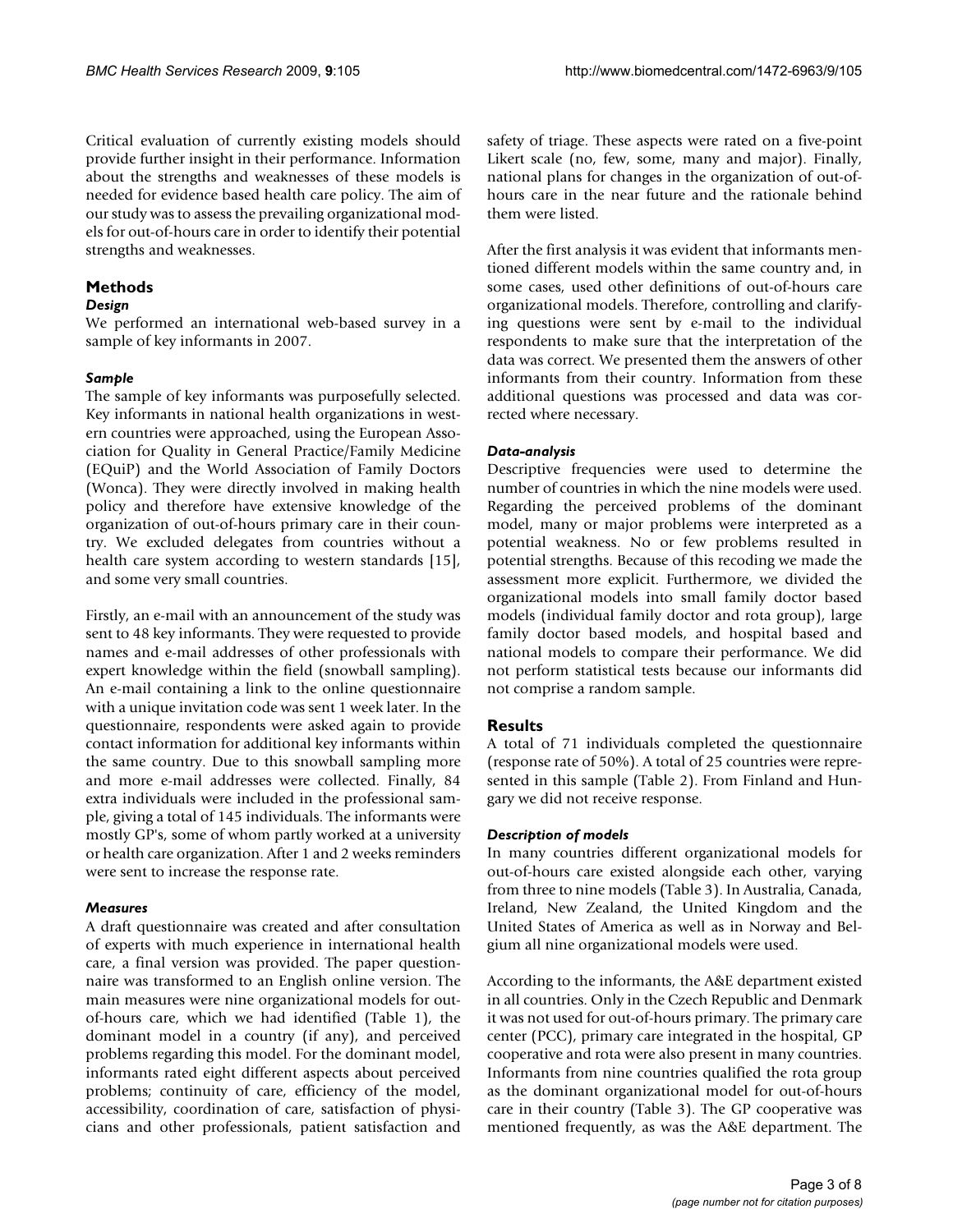<span id="page-3-0"></span>

| Table 2: Participants |  |  |  |  |  |
|-----------------------|--|--|--|--|--|
|-----------------------|--|--|--|--|--|

| Country                  | #              |
|--------------------------|----------------|
| Australia                | 2              |
| Austria                  | 3              |
| Belgium                  | 7              |
| Canada                   | $\overline{2}$ |
| Croatia                  | ı              |
| Czech Republic           | $\overline{2}$ |
| Denmark                  | T              |
| France                   | 3              |
| Germany                  | ı              |
| Greece                   | 5              |
| Iceland                  | $\overline{2}$ |
| Ireland                  | ı              |
| Israel                   | ı              |
| Italy                    | 4              |
| The Netherlands          | $\overline{2}$ |
| New Zealand              | 2              |
| Norway                   | 6              |
| Poland                   | 3              |
| Portugal                 | ı              |
| Slovenia                 | 6              |
| Spain                    | ı              |
| Sweden                   | 5              |
| Switzerland              | 4              |
| <b>United Kingdom</b>    | 4              |
| United States of America | $\overline{2}$ |
| Total                    | 71             |

PCC and the telephone triage and advice service were the dominant organizational model in five and four countries respectively. Rarely mentioned were the individual general family practice, deputizing service, minor injury unit, primary care integrated in the hospital and 'other'. 'Other' referred to the Guardia Medica, a unique out-of-hours care model in Italy.

#### *Strengths and weaknesses of different models*

In order to compare the organizational models for out-ofhours care, we assumed that they were reasonably identical in the different countries. This assumption was confirmed by the descriptions of the models by informants.

Concerning the A&E department, satisfaction of patients with the model was a strength (Table [4\)](#page-5-0). However, weaknesses of the A&E department concerned continuity of care, efficiency, coordination of care and accessibility. Overcrowding of A&E departments was mentioned frequently, by respondents from seven countries. Note that in three countries the A&E department was the only dominant model, whereas in 4 countries the rota group and the GP cooperative coexisted as dominant models. The rota group and GP cooperative seem to have complementary strengths.

The rota group of family doctors had several perceived strengths, such as accessibility, satisfaction of patients and safety of triage. The main weakness of the rota group was lowered job satisfaction of physicians. The individual general family practice was considered neutral for most aspects (strength neither weakness), but poor continuity of care was considered a weakness and high accessibility a strength. Informants from four countries mentioned a perceived lack of willingness of family doctors to participate in out-of-hours care. Furthermore, shortage of family doctors, particularly in rural areas, were mentioned by informants of four countries.

Informants who indicated the GP cooperative was the dominant organizational model in their country, mentioned many strengths, concerning for example coordination of care, accessibility and efficiency of healthcare delivery. No weaknesses were mentioned by the informants. In the eight countries where the GP cooperative was a dominant model, out-of-hours care was also provided by the rota group and the PCC as dominant models.

The PCC had high accessibility as a strength. However, continuity of care, efficiency, coordination of care and the satisfaction of physicians were weaknesses. PCC was a dominant model in four countries, but shared this position with other models such as the GP cooperative in three countries. Telephone triage and advice service had a few strengths, accessibility and satisfaction of patients. Additional dominant models in three out of the four countries had complementary strengths.

In general, continuity of care was seen as a weakness of all models, except for the integrated care model. Also, lowered satisfaction of physicians was a weak aspect of many models. Safety of triage was rated moderately or good for all models. Lowered satisfaction of patients was mentioned as a weakness of the integrated care model and poor accessibility as a weakness of the A&E department (Table [4\)](#page-5-0).

#### *Types of organizational models*

We divided the organizational models into small family doctor based models (individual general family practice and rota group), large family doctor based models, and hospital based and national models (Table [1](#page-1-0)). Our informants reported that small family doctor based models performed well. Accessibility was a strength, and also satisfaction of patients and safety of triage were assessed relatively positive. On the other hand, satisfaction of physicians was perceived a weakness, as was continuity of care. Interestingly, large scale family doctor based models (GP cooperative, PCC and deputizing services) seemed to perform even better, especially the GP cooperative. They were evaluated more positively regarding satisfaction of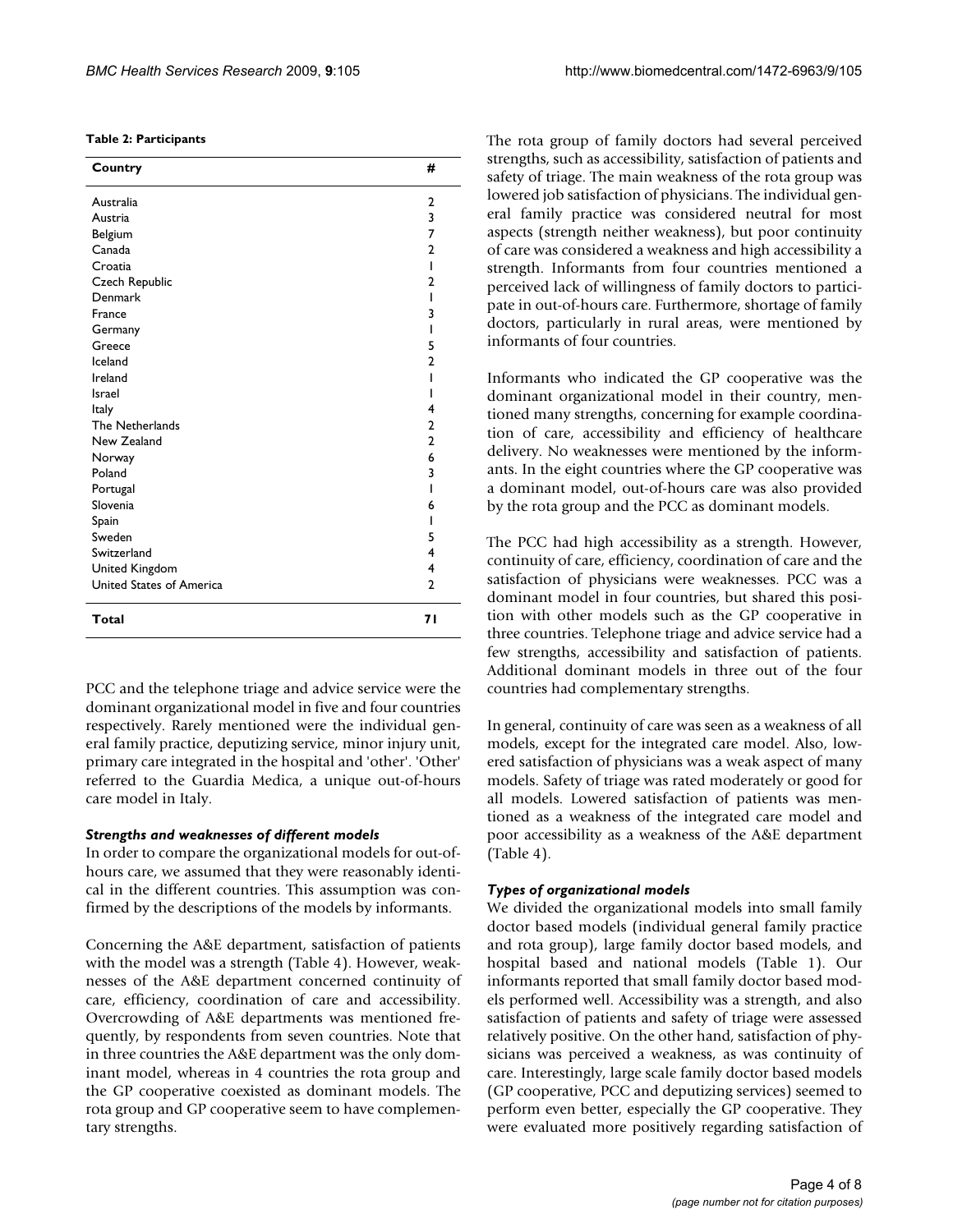| Country                  | Respondents (N) Models (N) |                 | Dominant model*                                      | <b>Planned changes</b>                                                  |  |  |
|--------------------------|----------------------------|-----------------|------------------------------------------------------|-------------------------------------------------------------------------|--|--|
| Croatia                  |                            | 3               | Emergency department                                 |                                                                         |  |  |
| Czech Republic           | 2                          | 3               | Primary care integrated in hospital                  | Upscale care, patient fee, integrate GP coop<br>and A&E department      |  |  |
| Denmark                  |                            | 4               | Telephone triage and advice service                  | Upscale care                                                            |  |  |
| <b>Israel</b>            |                            | 4               | Emergency department                                 |                                                                         |  |  |
| Portugal                 |                            | 4               | Primary care center                                  |                                                                         |  |  |
| The Netherlands          | 2                          | 4               | GP cooperative                                       | Upscale care, integrate CP coop and A&E<br>department                   |  |  |
| Germany                  |                            | 5               | Rota group                                           |                                                                         |  |  |
| Iceland                  | $\mathbf{2}$               | 5               | Primary care center<br>GP cooperative                |                                                                         |  |  |
| Slovenia                 | 6                          | 6               | Rota group                                           | Change organization, upscale care                                       |  |  |
| Spain                    |                            | 6               | Telephone triage and advice service                  | Upscale care                                                            |  |  |
| Austria                  | 3                          | 7               | Rota group                                           | Upscale care, change structure                                          |  |  |
| Greece                   | 5                          | 7               | Individual general family practice                   | Upscale care, change organization                                       |  |  |
| Poland                   | 3                          | 7               |                                                      | Change organization                                                     |  |  |
| France                   | 3                          | 8               | Emergency department<br>Rota group                   | Upscale care                                                            |  |  |
| Sweden                   | 5                          | 8               | GP cooperative                                       | Centralization of out-of-hours calls and<br>triage, change organization |  |  |
| Switzerland              | 4                          | 8               | Rota group                                           | Upscale care, call center service                                       |  |  |
| Belgium                  | 7                          | 9               | Rota group                                           | Upscale care, centralization of out-of-hours<br>calls and triage        |  |  |
| Canada                   | 2                          | 9               | Emergency department                                 | Upscale care                                                            |  |  |
| Italy                    | 4                          | 9               | Other (Guardia Medica)                               | Upscale care                                                            |  |  |
| New Zealand              | $\mathbf{2}$               | 9               | GP cooperative<br>Rota group                         |                                                                         |  |  |
| Australia                | 2                          | $\overline{10}$ | Individual general family practice<br>GP cooperative | Improve access to high quality health care<br>services                  |  |  |
| Ireland                  |                            | $\overline{10}$ | GP cooperative                                       | Upscale care                                                            |  |  |
| Norway                   | 6                          | $\overline{10}$ | Rota group                                           | Upscale care, enhance uniformity                                        |  |  |
| United Kingdom           | 4                          | $\overline{10}$ | Deputizing service                                   |                                                                         |  |  |
| United States of America | $\mathbf{2}$               | 0               | Rota group                                           | Many different approaches                                               |  |  |

<span id="page-4-0"></span>

|  | Table 3: Overview of countries, dominant model for out-of-hours care, and planned changes |  |
|--|-------------------------------------------------------------------------------------------|--|
|--|-------------------------------------------------------------------------------------------|--|

\*Dominant model is the model mentioned by the majority of respondents from one country (> 50%).

physicians and other professionals. Noticeable was the relatively negative assessment of the PCC; only the accessibility was a strength. Informants reported that hospital based and national models performed moderately. In general, these models had several weaknesses and few strengths (Table [4](#page-5-0)).

#### *Planned changes*

Most of the countries had plans to change the out-ofhours care in the future, mainly changes toward large scaled organizations, integration of primary care with A&E departments and introduction of one national telephone number with centralization of out-of-hours calls and triage (Table [3](#page-4-0)). Respondents frequently indicated that reduction of fragmentation of out-of-hours care is necessary. The major reasons for changes mentioned were work dissatisfaction among family doctors, shortage of family doctors and lack of motivated family doctors for out-of-hours care. Other reasons were the overcrowding of A&E departments by primary care patients (so called

self-referrals), reduction of costs and improving safety, quality and continuity of care.

#### **Discussion**

This international survey showed that up to nine different organizational models for out-of-hours care are currently used in western countries, often different models alongside each other. The A&E department, which exists in almost all countries, was perceived to be associated with many weaknesses. Patient satisfaction was the only strength mentioned. The rota group exists in a considerable number of countries. It had many strengths, according to our informants, but it was associated with lowered job satisfaction among physicians [[2](#page-6-11)[,3\]](#page-6-2). GP cooperatives were perceived to have many strengths, but reduced continuity of care was mentioned as a possible weakness. Interestingly, the only perceived strength of PCC was good accessibility. Furthermore, the performance of the integrated care model seemed positive, but more information is needed to evaluate this specific organizational model.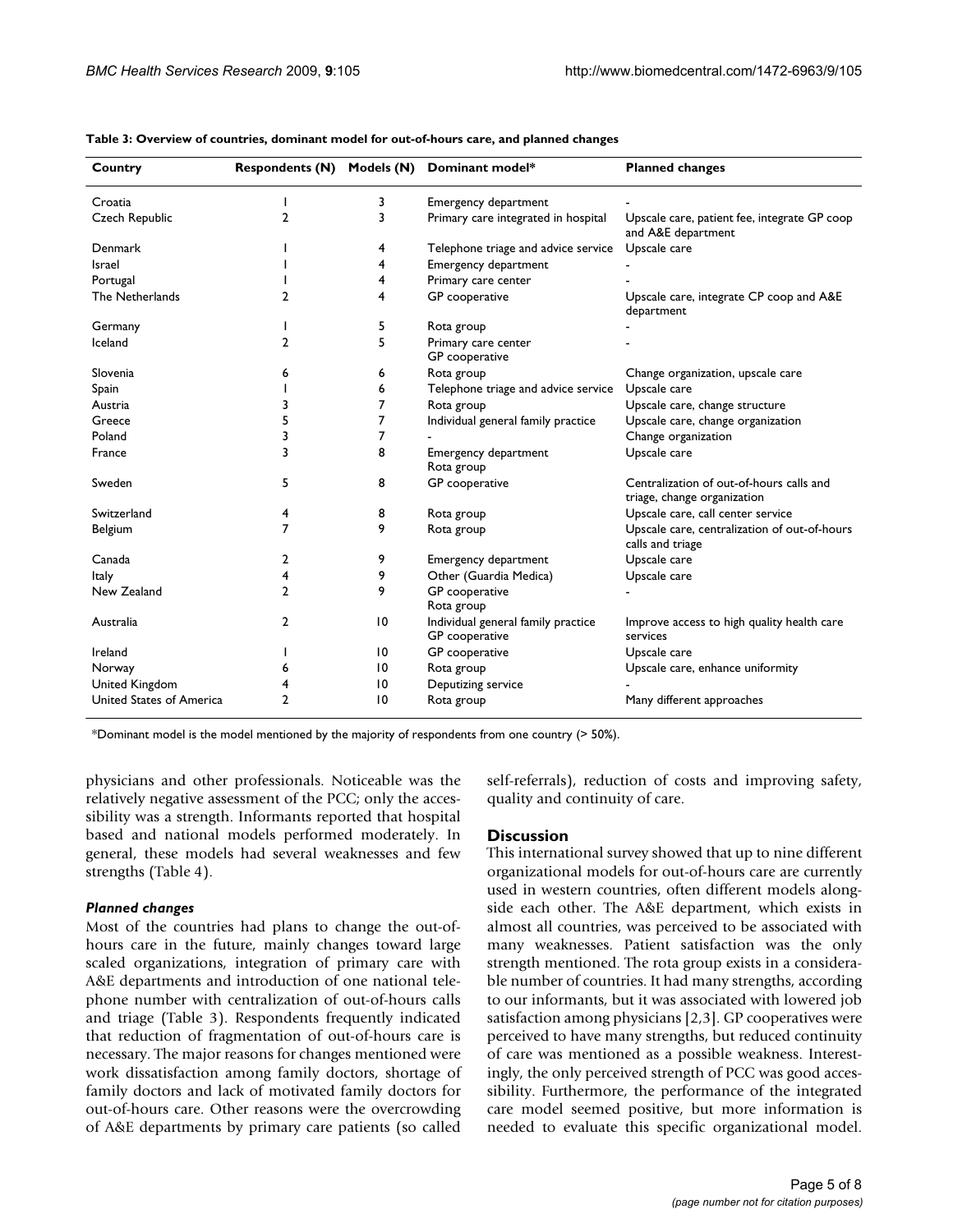|                                        | models                                                          |                          | Small family doctor based Large family doctor based models |                                     |                                           | Hospital based and national models |                                                |                                 |
|----------------------------------------|-----------------------------------------------------------------|--------------------------|------------------------------------------------------------|-------------------------------------|-------------------------------------------|------------------------------------|------------------------------------------------|---------------------------------|
|                                        | <b>Individual</b><br>general<br>family<br>practice<br>$(N = 3)$ | Rota group<br>$(N = 21)$ | GP<br>coopera-<br>tive<br>$(N = 9)$                        | Primary<br>care center<br>$(N = 5)$ | <b>Deputizing</b><br>service<br>$(N = 3)$ | A&E<br>department<br>$(N = 7)$     | Telephone<br>triage and<br>advice<br>$(N = 3)$ | Integrated<br>care<br>$(N = 1)$ |
| Continuity of<br>care                  |                                                                 | 0                        | 0                                                          |                                     |                                           |                                    |                                                | $\ddot{}$                       |
| Efficiency                             | 0                                                               | 0                        | +                                                          |                                     |                                           |                                    | 0                                              | $\ddot{}$                       |
| Accessibility                          | +                                                               | ÷                        | $^+$                                                       | $\ddot{}$                           | 0                                         |                                    | $\pm$                                          | 0                               |
| Coordination<br>of care                | 0                                                               | 0                        | $\ddot{}$                                                  |                                     |                                           |                                    | 0                                              | +                               |
| Satisfaction<br>physicians             | $\Omega$                                                        |                          | $\ddot{}$                                                  |                                     | $\Omega$                                  | 0                                  |                                                | $\Omega$                        |
| Satisfaction<br>other<br>professionals | 0                                                               | 0                        | $\pm$                                                      | 0                                   | $\ddot{}$                                 | $\mathbf 0$                        |                                                | 0                               |
| Satisfaction<br>patients               | 0                                                               | $\ddot{}$                | $\pm$                                                      | 0                                   | 0                                         | ÷                                  | $\pm$                                          |                                 |
| Safety of<br>triage                    | 0                                                               | $\ddot{}$                | $\ddot{}$                                                  | 0                                   | 0                                         | 0                                  | 0                                              | ÷                               |

<span id="page-5-0"></span>**Table 4: Perceived strengths and weaknesses of different models**

Legend + = potential strength, no or few problems (median < 2); 0 = neutral, some problems (median = 3); - = potential weakness, many to major problems (median > 2). Changes after the second mailing led to some missings; therefore, the number of most used models is lower.

Overall, suboptimal continuity of care is considered a weakness in all organizational models except for the integrated care model.

The informants assessed the GP cooperatives most positively. The underlying factor might be that this organizational model combines size of scale advantages with characteristics of strong primary care, such as high accessibility, continuity and coordination of care [[16\]](#page-6-12). The A&E department is expected to have size of scale advantages as well, but it was perceived to have weak efficiency, coordination of care and accessibility. These weaknesses probably have a relation with the overcrowding by self-referrals as a result of the unlimited access, and unnecessary resource use [[9](#page-6-4)], which probably reduce the size of scale advantages. Primary care health centers are used both during daytime and out-of-hours, and in a region one health center is often used as the out-of-hours center. This extended use of these centers may account for the less positive assessment compared to the GP cooperative.

Safety of triage was a strength of all organizational models according to the informants. This is remarkable since recent research is less positive regarding safety of telephone triage at GP cooperatives [[17-](#page-6-13)[19\]](#page-6-14) and appropriate referral rates at call centers [[20\]](#page-6-15). These results indicate that triage is not optimal and suggests that further research is needed that emphasizes service use, safety, cost and patient satisfaction [[21](#page-7-0)].

Continuity of care was often considered a weakness, even for the individual family doctor practice. Continuity is not just one family doctor who treats his own patients (personal continuity), but also continuity through the entire health care system (information continuity and treatment continuity). Only the integrated care model was perceived to have a high level of continuity of care, perhaps because of the collaboration and teamwork, which also has a positive impact on coordination of care. On the other hand, lowered satisfaction of patients was mentioned as a weakness of integrated care models. This might be the result of the perception that patients will be less satisfied if they consult a family doctor instead of a specialist and do not receive diagnostics. Efficiency is considered a strength of both the GP cooperative as the integrated care model. The underlying mechanisms are obviously avoidance of overtreatment (e.g. advice by telephone instead of face-to-face contact, if possible) as well as avoidance of undertreatment (e.g. adequate recognition of and action on highly urgent health problems). In other words, efficiency reflects an optimal relation between resource use and effectiveness (not just reduced costs). Large-scale GP cooperatives may improve satisfaction of GPs by reduction of workload and more pleasant frequency of shifts so that professional work and private life can be combined [[1-](#page-6-0)[7](#page-6-16)][\[8\]](#page-6-3).

Our study had some limitations. A purposeful sample was used, by selecting known contacts from existing organiza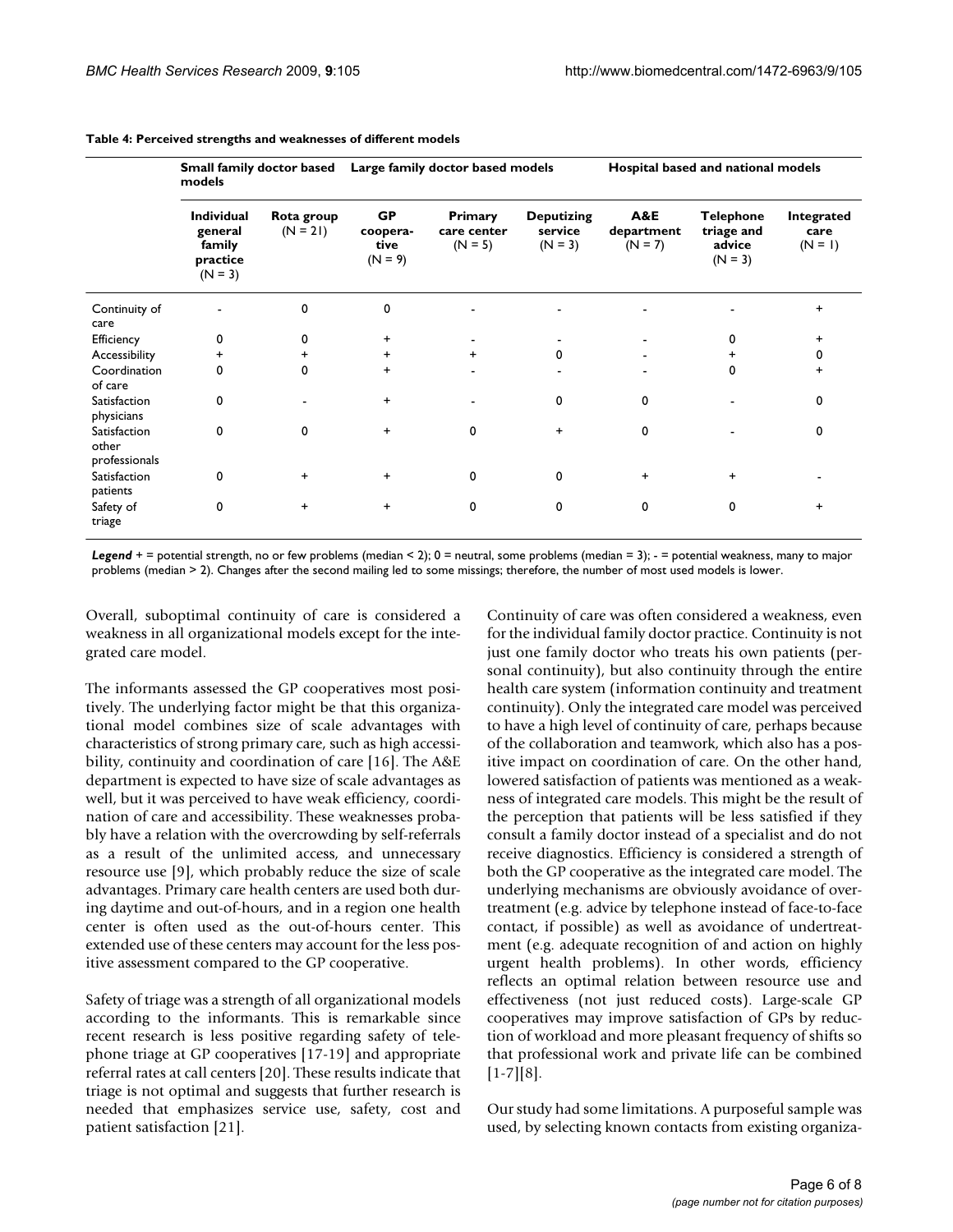tions for primary care. This might lead to selection bias, in particular regarding the perspective on primary care. Most of the informants that participated in this study had a GP perspective. Definitions of the organizational models were based on the literature. The apparent use of various definitions made individual comparison less reliable and by grouping the comparable models we corrected for interpretation differences. Also, we achieved a more compact and general view of performance. In many countries the out-of-hours care is fragmented and many organizational models exist alongside. Consequently, respondents have their own regional perspective and individual knowledge. Therefore, a second mailing was conducted to achieve a greater correlation between respondents from the same country. The final results have been doublechecked to increase reliability. Furthermore, we recoded the assessment of the criteria into three categories, to make the assessment more explicit. It is important to realize that we presented merely a semi quantitative overview.

Our overview provides an impression regarding the models and shows a trend in out-of-hours care organization. GP cooperatives stand out and are mentioned in future plans, as is integrated care. The aim in the future should be to evaluate the models empirically, focusing on large scale models and integrated care. Therefore, research is needed on the quality of different models. Furthermore, national health care systems influence the feasibility of an organizational model, despite the assessment of different models. Therefore, investigating regional motives to choose for an organizational model for out-of-hours care, such as local geography and community authorities, is needed as well. It would also be interesting to repeat this study in order to investigate the changes, possibly with a focus on national health care systems.

#### **Conclusion**

In conclusion, large scale family doctor based organizational models and integrated care models for out-of-hours care seemed to have many strengths. This finding should inform decision makers in healthcare. Furthermore, continuity in out-of-hours care needs attention regardless of the models. Not surprisingly, the planned changes in the near future are aimed to address these problems. The plans comprise of further development towards largescale organizational models and integrating care models. Reasons for changes are uniform in the different countries and seem to be related to the performance.

#### **Competing interests**

The authors declare that they have no competing interests.

#### **Authors' contributions**

LH, the main investigator, developed the instrument, performed the data collection and the analysis and drafted

the manuscript. PG contributed to the design, development of the survey and helped to draft the manuscript. MW has participated in discussions about the design of the study, the instrument and helped to draft the manuscript. RG is involved in the design of the study, the analyses and helped to draft the manuscript. All authors have read and approved the final version of the manuscript.

#### **Acknowledgements**

The investigators would like to thank the key informants for their participation. We would also like to thank Nadine Vermue for her assistance with the data collection.

#### **References**

- <span id="page-6-0"></span>1. Christensen MB, Olesen F: **[Out of hours service in Denmark:](http://www.ncbi.nlm.nih.gov/entrez/query.fcgi?cmd=Retrieve&db=PubMed&dopt=Abstract&list_uids=9582141) [evaluation five years after reform.](http://www.ncbi.nlm.nih.gov/entrez/query.fcgi?cmd=Retrieve&db=PubMed&dopt=Abstract&list_uids=9582141)** *BMJ* 1998, **316:**1502-1505.
- <span id="page-6-11"></span>2. Giesen P: **Quality of out-of-hours primary care in the Netherlands.** In *PhD thesis* UMC St Radboud Nijmegen, IQ healthcare; 2007.
- <span id="page-6-2"></span>3. van Uden CJ, Giesen PH, Metsemakers JF, Grol RP: **[Development](http://www.ncbi.nlm.nih.gov/entrez/query.fcgi?cmd=Retrieve&db=PubMed&dopt=Abstract&list_uids=16944387) [of out-of-hours primary care by general practitioners \(GPs\)](http://www.ncbi.nlm.nih.gov/entrez/query.fcgi?cmd=Retrieve&db=PubMed&dopt=Abstract&list_uids=16944387) in The Netherlands: from small-call rotations to large-scale [GP cooperatives.](http://www.ncbi.nlm.nih.gov/entrez/query.fcgi?cmd=Retrieve&db=PubMed&dopt=Abstract&list_uids=16944387)** *Fam Med* 2006, **38:**565-569.
- <span id="page-6-1"></span>4. Grol R, Giesen P, van Uden C: **[After-hours care in the United](http://www.ncbi.nlm.nih.gov/entrez/query.fcgi?cmd=Retrieve&db=PubMed&dopt=Abstract&list_uids=17102200) [Kingdom, Denmark, and the Netherlands: new models.](http://www.ncbi.nlm.nih.gov/entrez/query.fcgi?cmd=Retrieve&db=PubMed&dopt=Abstract&list_uids=17102200)** *Health Aff (Millwood)* 2006, **25:**1733-1737.
- <span id="page-6-6"></span>5. Hallam L: **[Primary medical care outside normal working](http://www.ncbi.nlm.nih.gov/entrez/query.fcgi?cmd=Retrieve&db=PubMed&dopt=Abstract&list_uids=8111262) [hours: review of published work.](http://www.ncbi.nlm.nih.gov/entrez/query.fcgi?cmd=Retrieve&db=PubMed&dopt=Abstract&list_uids=8111262)** *BMJ* 1994, **308:**249-253.
- 6. Hansen BL, Munck A: **[Out-of-hours service in Denmark: the](http://www.ncbi.nlm.nih.gov/entrez/query.fcgi?cmd=Retrieve&db=PubMed&dopt=Abstract&list_uids=10024709) [effect of a structural change.](http://www.ncbi.nlm.nih.gov/entrez/query.fcgi?cmd=Retrieve&db=PubMed&dopt=Abstract&list_uids=10024709)** *Br J Gen Pract* 1998, **48:**1497-1499.
- <span id="page-6-16"></span>7. Olesen F, Jolleys JV: **[Out of hours service: the Danish solution](http://www.ncbi.nlm.nih.gov/entrez/query.fcgi?cmd=Retrieve&db=PubMed&dopt=Abstract&list_uids=7819945) [examined.](http://www.ncbi.nlm.nih.gov/entrez/query.fcgi?cmd=Retrieve&db=PubMed&dopt=Abstract&list_uids=7819945)** *BMJ* 1994, **309:**1624-1626.
- <span id="page-6-3"></span>8. Salisbury C: **[Evaluation of a general practice out of hours](http://www.ncbi.nlm.nih.gov/entrez/query.fcgi?cmd=Retrieve&db=PubMed&dopt=Abstract&list_uids=9186173) [cooperative: a questionnaire survey of general practitioners.](http://www.ncbi.nlm.nih.gov/entrez/query.fcgi?cmd=Retrieve&db=PubMed&dopt=Abstract&list_uids=9186173)** *BMJ* 1997, **314:**1598-1599.
- <span id="page-6-4"></span>9. Giesen P, Franssen E, Mokkink H, Bosch W van den, van Vugt A, Grol R: **[Patients either contacting a general practice cooperative](http://www.ncbi.nlm.nih.gov/entrez/query.fcgi?cmd=Retrieve&db=PubMed&dopt=Abstract&list_uids=16921097) [or accident and emergency department out of hours: a com](http://www.ncbi.nlm.nih.gov/entrez/query.fcgi?cmd=Retrieve&db=PubMed&dopt=Abstract&list_uids=16921097)[parison.](http://www.ncbi.nlm.nih.gov/entrez/query.fcgi?cmd=Retrieve&db=PubMed&dopt=Abstract&list_uids=16921097)** *Emerg Med J* 2006, **23:**731-734.
- 10. van Duijn NP, Weert HCPM, van Scholte D, Bindels PJE: **Out-ofhours: primary care clinic or hospital emergency department?** *Eur J Gen Pract* 1998, **4:**68-73.
- <span id="page-6-5"></span>11. van Uden CJ, Winkens RA, Wesseling GJ, Crebolder HF, van Schayck CP: **[Use of out of hours services: a comparison between two](http://www.ncbi.nlm.nih.gov/entrez/query.fcgi?cmd=Retrieve&db=PubMed&dopt=Abstract&list_uids=12642541) [organisations.](http://www.ncbi.nlm.nih.gov/entrez/query.fcgi?cmd=Retrieve&db=PubMed&dopt=Abstract&list_uids=12642541)** *Emerg Med J* 2003, **20:**184-187.
- <span id="page-6-7"></span>Hutchison B, Ostbye T, Barnsley J, Stewart M, Mathews M, Campbell MK, *et al.*: **[Patient satisfaction and quality of care in walk-in](http://www.ncbi.nlm.nih.gov/entrez/query.fcgi?cmd=Retrieve&db=PubMed&dopt=Abstract&list_uids=12695380) [clinics, family practices and emergency departments: the](http://www.ncbi.nlm.nih.gov/entrez/query.fcgi?cmd=Retrieve&db=PubMed&dopt=Abstract&list_uids=12695380) [Ontario Walk-In Clinic Study.](http://www.ncbi.nlm.nih.gov/entrez/query.fcgi?cmd=Retrieve&db=PubMed&dopt=Abstract&list_uids=12695380)** *CMAJ* 2003, **168:**977-983.
- <span id="page-6-9"></span>13. Leibowitz R, Day S, Dunt D: **[A systematic review of the effect of](http://www.ncbi.nlm.nih.gov/entrez/query.fcgi?cmd=Retrieve&db=PubMed&dopt=Abstract&list_uids=12738701) [different models of after-hours primary medical care serv](http://www.ncbi.nlm.nih.gov/entrez/query.fcgi?cmd=Retrieve&db=PubMed&dopt=Abstract&list_uids=12738701)ices on clinical outcome, medical workload, and patient and [GP satisfaction.](http://www.ncbi.nlm.nih.gov/entrez/query.fcgi?cmd=Retrieve&db=PubMed&dopt=Abstract&list_uids=12738701)** *Fam Pract* 2003, **20:**311-317.
- <span id="page-6-8"></span>14. van Uden CJ, Ament AJ, Voss GB, Wesseling G, Winkens RA, van Schayck OC, *et al.*: **[Out-of-hours primary care. Implications of](http://www.ncbi.nlm.nih.gov/entrez/query.fcgi?cmd=Retrieve&db=PubMed&dopt=Abstract&list_uids=16674814) [organisation on costs.](http://www.ncbi.nlm.nih.gov/entrez/query.fcgi?cmd=Retrieve&db=PubMed&dopt=Abstract&list_uids=16674814)** *BMC Fam Pract* 2006, **7:**29.
- <span id="page-6-10"></span>15. **Health care systems in transition, World Health Organization Regional Office for Europe: country information** [[http:/](http://www.euro.who.int/countryinformation) [/www.euro.who.int/countryinformation](http://www.euro.who.int/countryinformation)]
- <span id="page-6-12"></span>16. Starfield B, Shi L, Macinko J: **[Contribution of primary care to](http://www.ncbi.nlm.nih.gov/entrez/query.fcgi?cmd=Retrieve&db=PubMed&dopt=Abstract&list_uids=16202000) [health systems and health.](http://www.ncbi.nlm.nih.gov/entrez/query.fcgi?cmd=Retrieve&db=PubMed&dopt=Abstract&list_uids=16202000)** *Milbank Q* 2005, **83:**457-502.
- <span id="page-6-13"></span>17. Derkx HP, Rethans JJ, Muijtjens AM, Maiburg BH, Winkens R, van Rooij HG, *et al.*: **[Quality of clinical aspects of call handling at](http://www.ncbi.nlm.nih.gov/entrez/query.fcgi?cmd=Retrieve&db=PubMed&dopt=Abstract&list_uids=18790814) [Dutch out of hours centres: cross sectional national study.](http://www.ncbi.nlm.nih.gov/entrez/query.fcgi?cmd=Retrieve&db=PubMed&dopt=Abstract&list_uids=18790814)** *BMJ* 2008, **337:**a1264.
- 18. Giesen P, Ferwerda R, Tijssen R, Mokkink H, Drijver R, Bosch W van den, *et al.*: **[Safety of telephone triage in general practitioner](http://www.ncbi.nlm.nih.gov/entrez/query.fcgi?cmd=Retrieve&db=PubMed&dopt=Abstract&list_uids=17545343) [cooperatives: do triage nurses correctly estimate urgency?](http://www.ncbi.nlm.nih.gov/entrez/query.fcgi?cmd=Retrieve&db=PubMed&dopt=Abstract&list_uids=17545343)** *Qual Saf Health Care* 2007, **16:**181-184.
- <span id="page-6-14"></span>19. Moriarty H, McLeod D, Dowell A: **[Mystery shopping in health](http://www.ncbi.nlm.nih.gov/entrez/query.fcgi?cmd=Retrieve&db=PubMed&dopt=Abstract&list_uids=14960218) [service evaluation.](http://www.ncbi.nlm.nih.gov/entrez/query.fcgi?cmd=Retrieve&db=PubMed&dopt=Abstract&list_uids=14960218)** *Br J Gen Pract* 2003, **53:**942-946.
- <span id="page-6-15"></span>20. Lee TJ, Baraff LJ, Guzy J, Johnson D, Woo H: **[Does telephone](http://www.ncbi.nlm.nih.gov/entrez/query.fcgi?cmd=Retrieve&db=PubMed&dopt=Abstract&list_uids=12860783) [triage delay significant medical treatment?: Advice nurse](http://www.ncbi.nlm.nih.gov/entrez/query.fcgi?cmd=Retrieve&db=PubMed&dopt=Abstract&list_uids=12860783)**